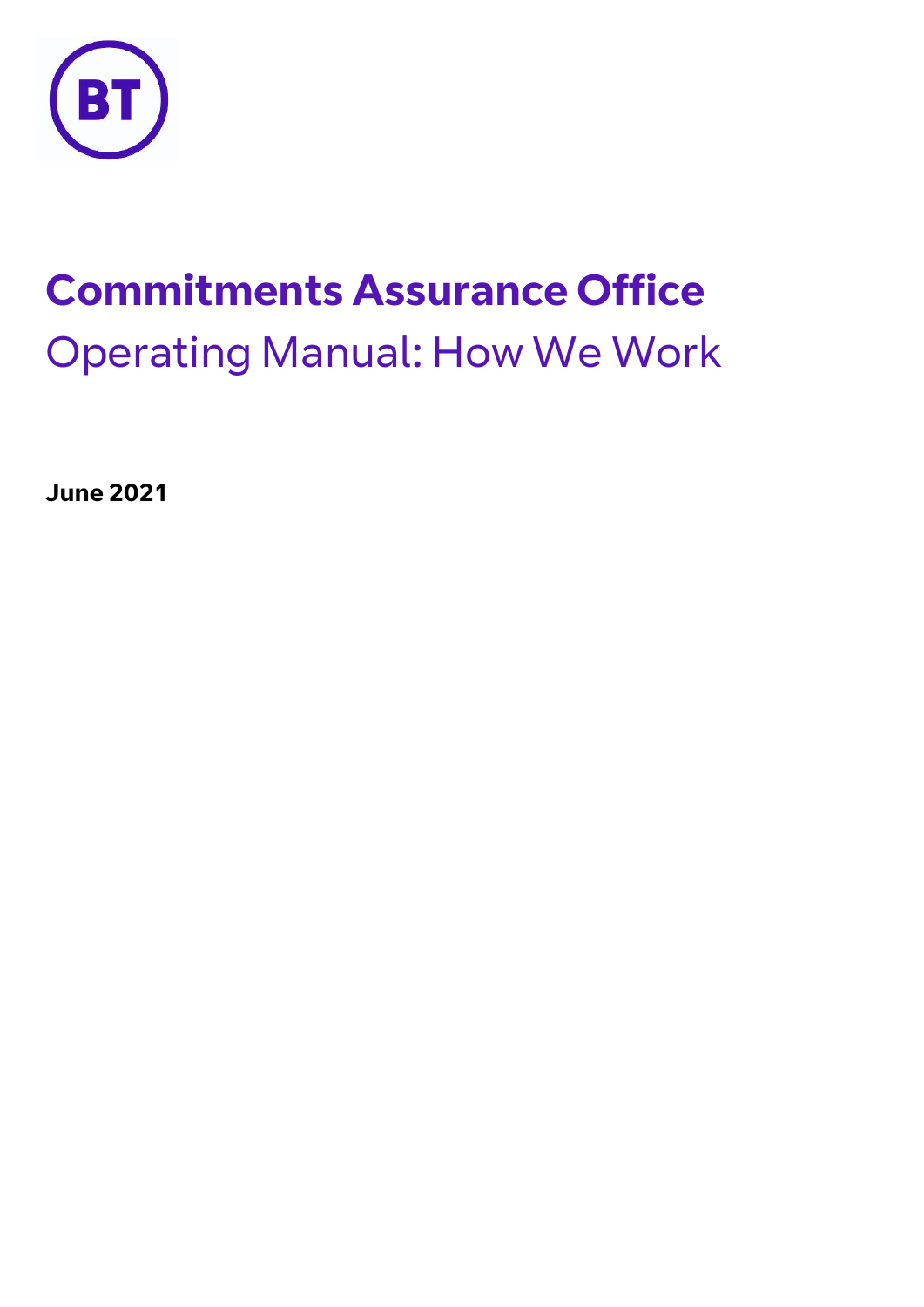# <span id="page-1-0"></span>Introduction

This is the Operating Manual of the Commitments Assurance Office (CAO). It sets out how we work in supporting the BT Compliance Committee (BTCC), including our approach to key issues, and the processes that we follow.

While the CAO follows the guidance in this manual in most instances, we adapt our approach where it is the right thing to do in the circumstances. In such cases, we explain the approach taken to relevant BT and external stakeholders.

This manual has been written by the CAO, with input from Group Regulatory Affairs, Group Legal and Communications Regulatory Compliance in BT, and also from Openreach's Commitments Monitoring Office. Comments or feedback can be sent to the Senior Manager, Commitments Assurance in the CAO (or vi[a cao@bt.com\)](mailto:cao@bt.com).

Cerze D. Ritchie.

George Ritchie Commitments Assurance Director June 2021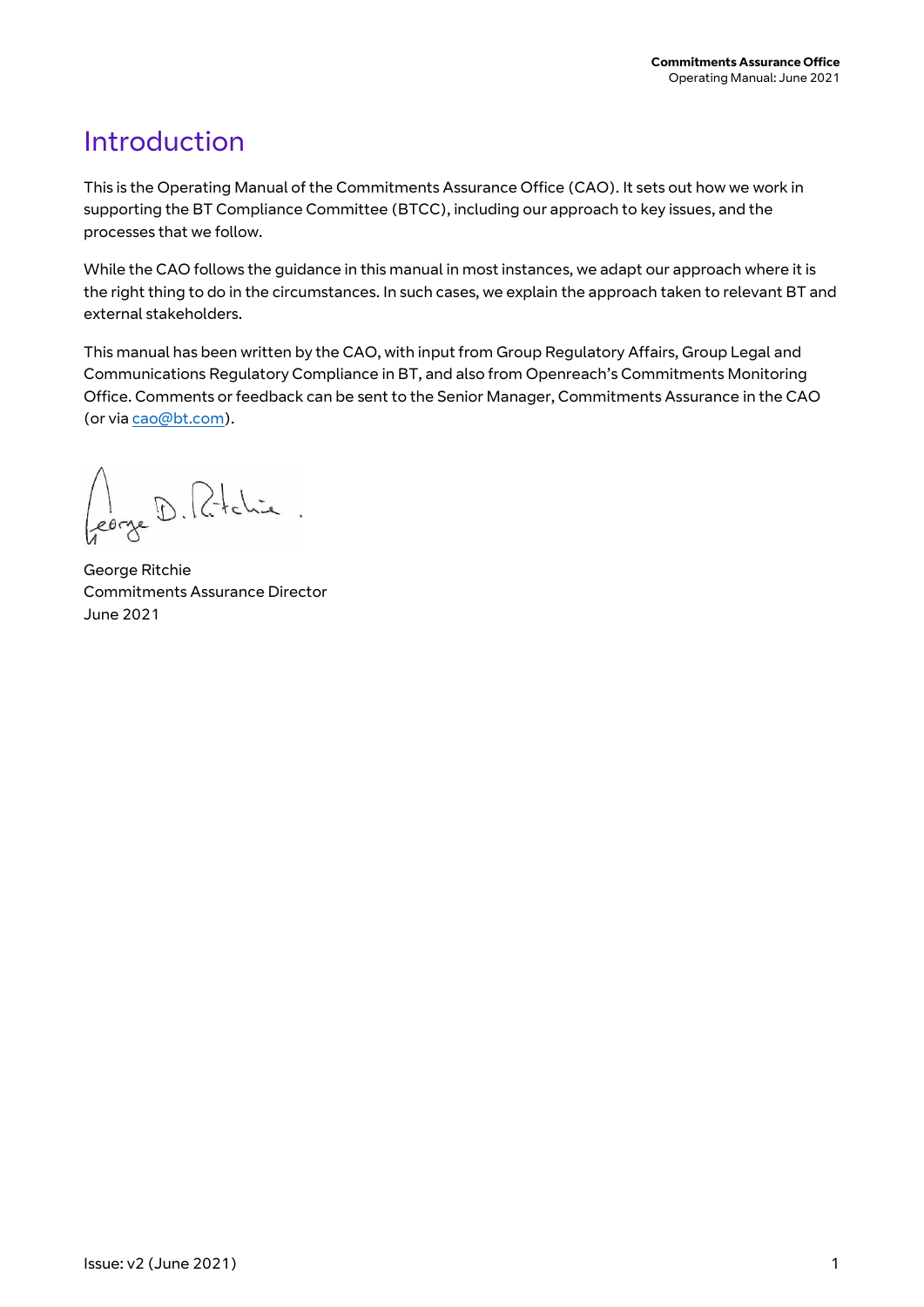# <span id="page-2-0"></span>**Table of Contents**

| 1.                                                           |  |  |  |  |  |
|--------------------------------------------------------------|--|--|--|--|--|
| 2.                                                           |  |  |  |  |  |
| 2.1.<br>2.2.<br>2.3.<br>2.4.<br>2.5.<br>2.6.<br>2.7.<br>2.8. |  |  |  |  |  |
| 2.9.                                                         |  |  |  |  |  |
| 3.                                                           |  |  |  |  |  |
| 3.1.<br>3.2.<br>3.3.<br>3.4.<br>3.5.<br>3.6.                 |  |  |  |  |  |
| 4.                                                           |  |  |  |  |  |
| 4.1.<br>4.2.<br>4.3.                                         |  |  |  |  |  |
| 5.                                                           |  |  |  |  |  |
| 6.                                                           |  |  |  |  |  |

### **Annexes**

- 1. Approach to and process for Deep Dive Reviews (June 2021)
- 2. CAO Complaint Guidelines for Communications Providers (June 2021)
- 3. CAO internal procedure for conducting Quick Checks and Breach Investigations (June 2021)
- 4. CAO process for handing Breach and Non-Conformances Cases referred by BT (March 2020)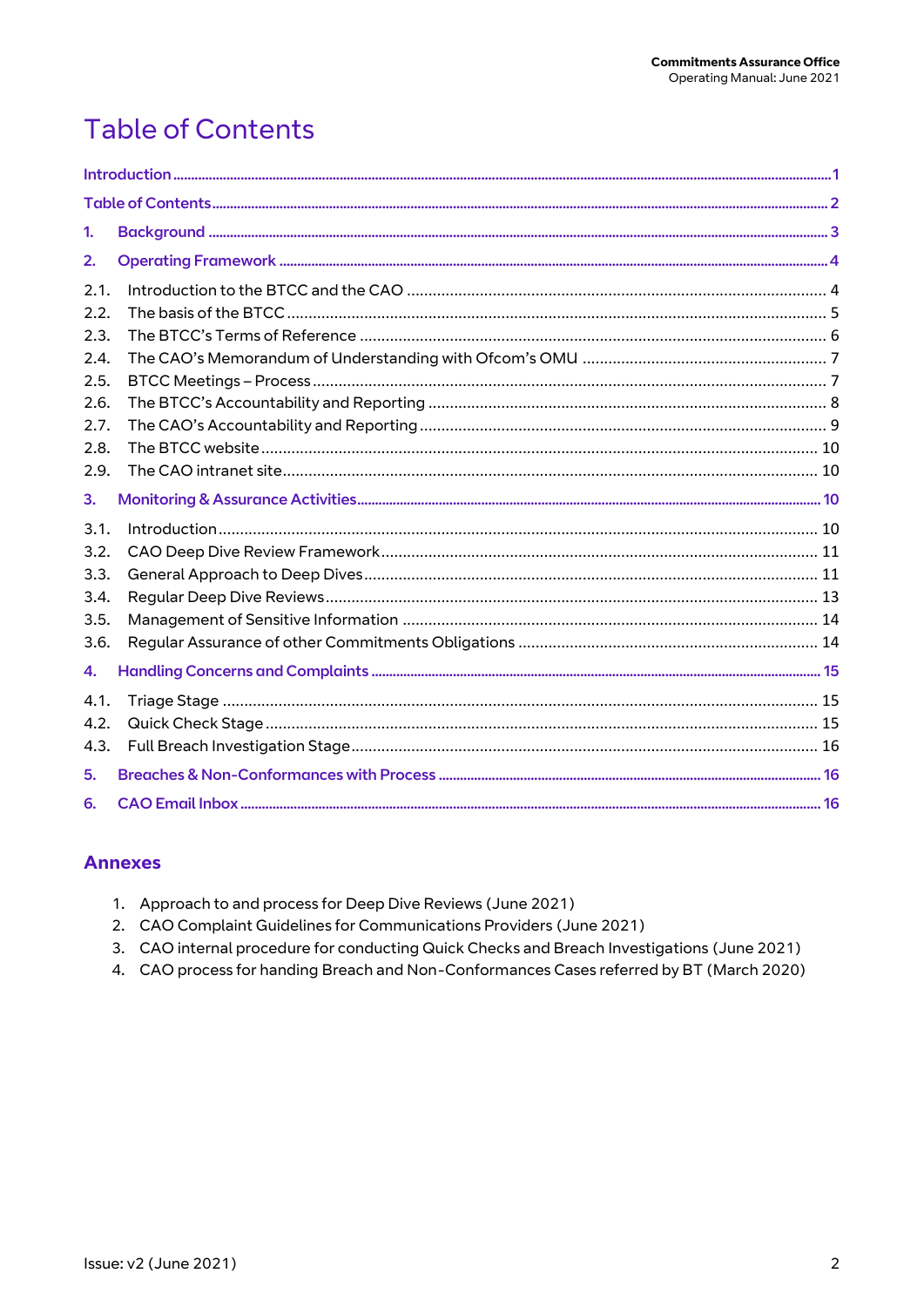# <span id="page-3-0"></span>1. Background

In March 2017, BT notified Ofcom of its intention to reform the governance of and operating model for Openreach. These reforms were fully implemented by October 2018.

Ofcom's 2015/16 Digital Communications Review (DCR)<sup>1</sup> identified concerns that the governance structure for Openreach left BT with an ability to discriminate against competitors. Because new strategic investment decisions were taken at a group level, there was a risk that decisions could favour the interests of BT's downstream Customer Facing Units (CFUs) over competing providers, which in turn would undermine the incentive for other companies to invest. Ultimately, this could influence the price, quality and availability of services received by consumers.

The current structure was put in place to resolve this by giving Openreach more independence in making strategic and operational decisions, taking equal account of all its customers' interests.<sup>2</sup> BT and Openreach intend the current governance and operating model to be an effective, long-term solution to address those concerns.

BT and Openreach also intend this operating model to help deliver the goals that BT, Openreach and Ofcom believe are the right ones for consumers, and industry. <sup>3</sup> These are:

- To provide widespread availability of more fibre-based broadband networks, to deliver fast, reliable services as a result of Openreach engaging effectively with its customers;
- To ensure that decent broadband connectivity is available for all UK consumers and businesses at a speed that is sufficient to meet modern needs; and
- To drive continued improvement in quality of service, so as to ensure Openreach's performance meets the needs of all wholesale customers, consumers and businesses.

The changes implemented in 2018 help to achieve these objectives by: 4

- **Setting out new and stronger governance arrangements for Openreach.** Openreach now has much greater independence from the rest of BT. Openreach Limited was created in 2018 as a separate 100% owned subsidiary of BT, with its own board of directors (with a majority of independent non-executive members) and executive leadership team responsible for setting Openreach's commercial strategy and for overseeing the performance of the Openreach CFU.
- **Committing BT and Openreach to be more open and transparent.** Particularly with Ofcom and Openreach's customers about how Openreach and the rest of BT deal with each other so that we can show that we are all doing the right things to live up to the Commitments.
- **BT, Openreach and Ofcom setting up enhanced compliance and monitoring processes**. This is to ensure that BT and Openreach do not just comply with the letter of the Commitments, but that they truly live up to them in their behaviours and can demonstrate they have done so.

 $\overline{\phantom{a}}$ 

<sup>1</sup> Ofcom, *Delivering a more independent Openreach* (13 July 2017), paras 1.6 [\(available here\)](https://www.ofcom.org.uk/consultations-and-statements/category-3/delivering-a-more-independent-openreach).

<sup>&</sup>lt;sup>2</sup> Ofcom, *Delivering a more independent Openreach* (13 July 2017), paras 1.7 [\(available here\)](https://www.ofcom.org.uk/consultations-and-statements/category-3/delivering-a-more-independent-openreach).

Guidance Note 1, slide 3 [\(available](https://www.bt.com/about/bt/policy-and-regulation/our-governance-and-strategy/our-commitments/guidance-notes) here).

Guidance Note 1, slide 4 [\(available here\)](https://www.bt.com/about/bt/policy-and-regulation/our-governance-and-strategy/our-commitments/guidance-notes).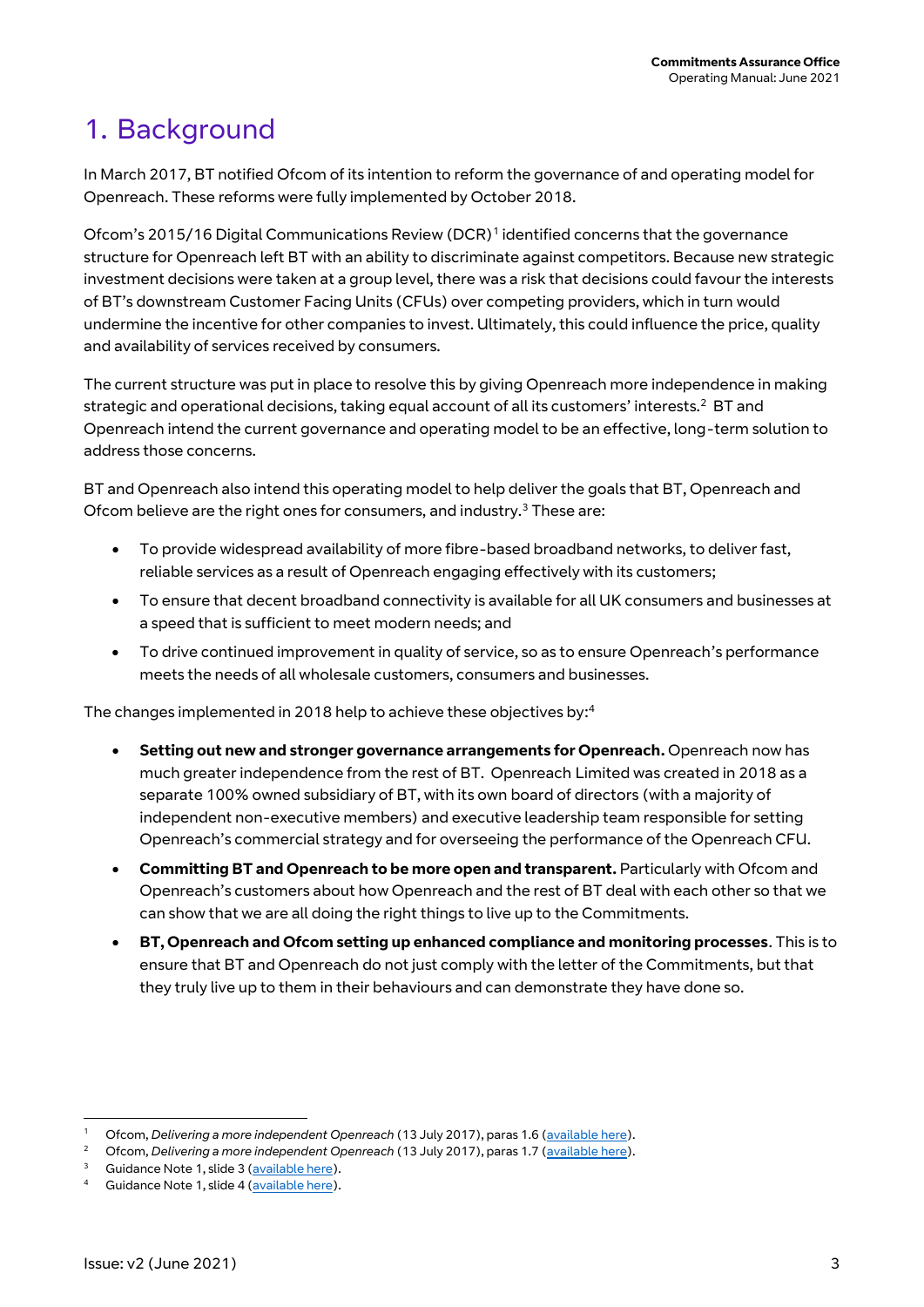Following the implementation of the Commitments, BT and Openreach have developed a set of Guidance Notes which provide further detail and explanation of the operation of the Commitments in key areas. These have been approved by the Openreach Board and are published on the [BTplc.com website.](https://www.bt.com/about/bt/policy-and-regulation/our-governance-and-strategy/our-commitments/guidance-notes)

The current suite of Guidance Notes (as at June 2021) is:

| <b>GN</b> | Theme                                              | <b>Published</b>  |
|-----------|----------------------------------------------------|-------------------|
|           | Background & Introduction                          | April 2019        |
|           | Equivalence of Inputs and Equal Treatment          | April 2019        |
| 2         | Openreach and BT Trading                           | April 2019        |
| 3         | <b>Strategy Development Process</b>                | <b>March 2019</b> |
| 4         | <b>Financial Planning Process</b>                  | March 2019        |
| 5         | Northern Ireland                                   | April 2019        |
| 6         | Regulatory and Legal Processes                     | February 2020     |
| 7         | <b>Commercial Processes: Pricing and Portfolio</b> | February 2020     |

This manual describes how the CAO monitors the operation of the current arrangements, including BT's adherence to these Guidance Notes.

# <span id="page-4-0"></span>2. Operating Framework

## <span id="page-4-1"></span>2.1. Introduction to the BTCC and the CAO

The BT Compliance Committee (BTCC), a Committee of the BT Group plc Board, monitors BT's compliance with the letter and spirit of the Commitments and Governance Protocol. It is supported by the Commitments Assurance Office (CAO), which is part of BT's Company Secretary function (CoSec). The Commitments Assurance Director reports to the General Counsel, Governance and BT Group plc Company Secretary.

On behalf of the BTCC, the CAO monitors BT's performance in achieving compliance with the spirit as well as the letter of the Commitments and Governance Protocol specifically, and with DCR outcomes more broadly:

- Ongoing compliance with the Commitments and Governance Protocol;
- Behavioural measures and other measures relating to the culture of BT people, to provide assurance that they are living up to the Commitments;
- Reviews of consumer and industry outcomes; and
- Investigation and resolution of complaints and informal issues raised by CPs or other stakeholders.

The CAO's work depends on inputs from other teams across BT, in particular from BT Group Communications Regulatory Compliance (CRC) within BT Group's Risk, Compliance and Assurance function and BT Group Internal Audit. The CAO reports on these areas to the BTCC at each of its meetings. Thus the CAO has an accountability to the BTCC, and the BTCC is accountable to both the BT Group plc Board and to Ofcom.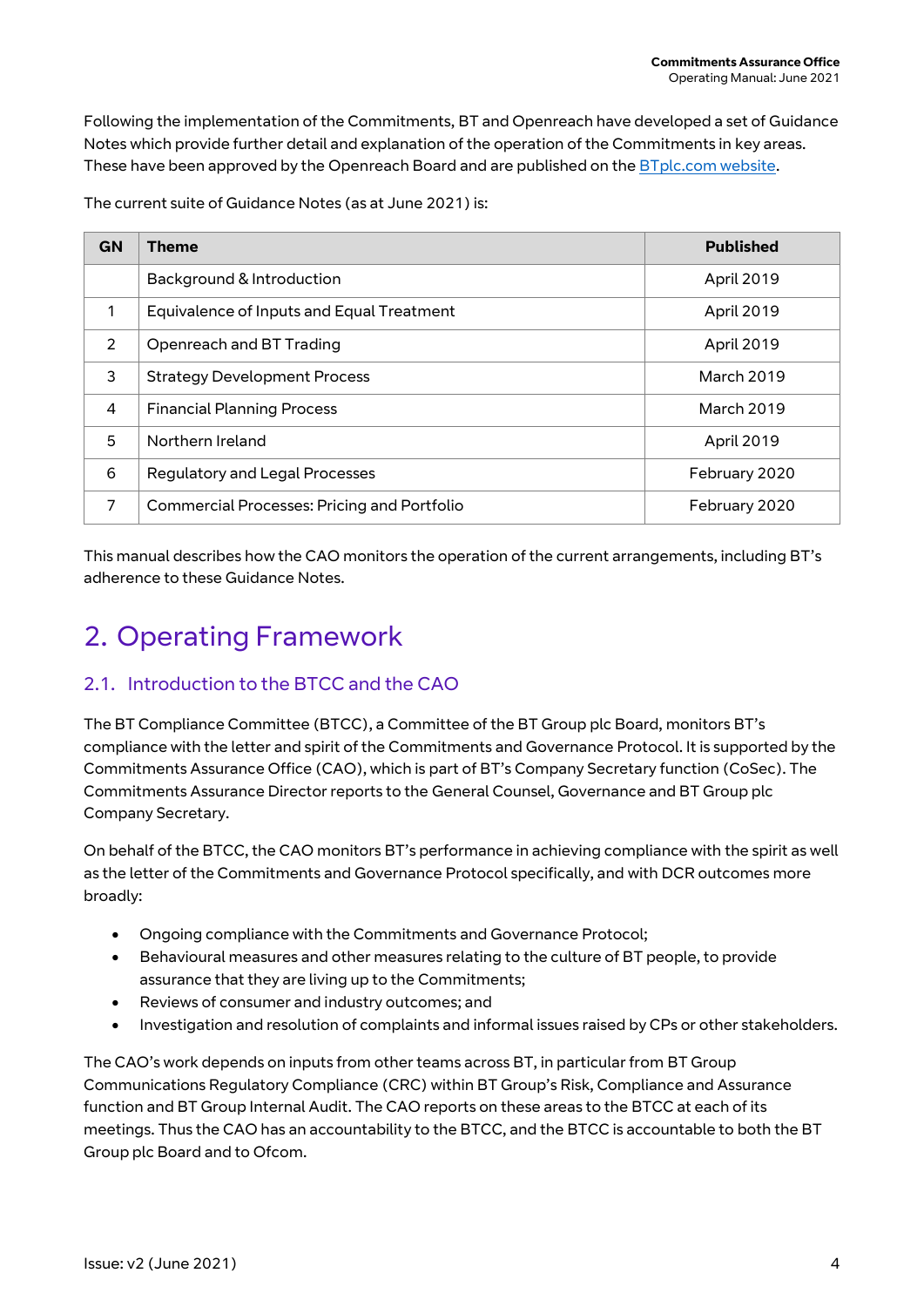Ofcom expects Openreach to deliver better investment outcomes and more innovation in the UK, through more effective engagement and consultation by Openreach with its wholesale customers and better opportunities to work together with them to determine network investment. It is for this reason that the CAO looks at compliance with both letter and spirit and whether the behaviours it sees in BT and Openreach support consumer and industry outcomes.

Responsibility for monitoring Openreach's compliance with the Commitments sits with the Openreach Board Audit Risk & Compliance Committee (OBARCC). It is supported by the Commitments Monitoring Office (CMO). The CAO engages regularly with the CMO, for example keeping each other updated about breach cases, and by working collaboratively on the monitoring of key processes.

The CAO and CMO each meet regularly with Ofcom via its Openreach Monitoring Unit (OMU) to provide transparency about their work and to share feedback on how BT and Openreach are doing in living up to the Commitments.

# <span id="page-5-0"></span>2.2. The basis of the BTCC

The Commitments specify the need for the BTCC:

 **Section 19.4** *"BT shall identify a compliance body (which shall not be the OBARCC) with the role of reviewing compliance by BT with these Commitments and the Governance Protocol, as set out in the Governance Protocol."*

This is supplemented by provisions in the Governance Protocol:

- **Part A, section 7.14** *"An extract of the minutes of each meeting of the BT Compliance Body in relation to compliance with the Commitments and this Governance Protocol shall be sent to Ofcom within a reasonable time of each such meeting. Such minutes shall be a fair, true and accurate summary of each meeting."*
- <span id="page-5-1"></span> **Part A, section 7.15** *"BT plc shall inform the BT Compliance Body and the BT Compliance Body shall inform Ofcom if it identifies that there has been a breach by BT plc of the Commitments or this Governance Protocol. The BT Compliance Body shall notify the OBARCC if it determines that there has been a breach of the Commitments or this Governance Protocol, in so far as such breach relates to the Openreach Division and/or Openreach Northern Ireland. The OBARCC shall include the details of any such breach in the Openreach Report."*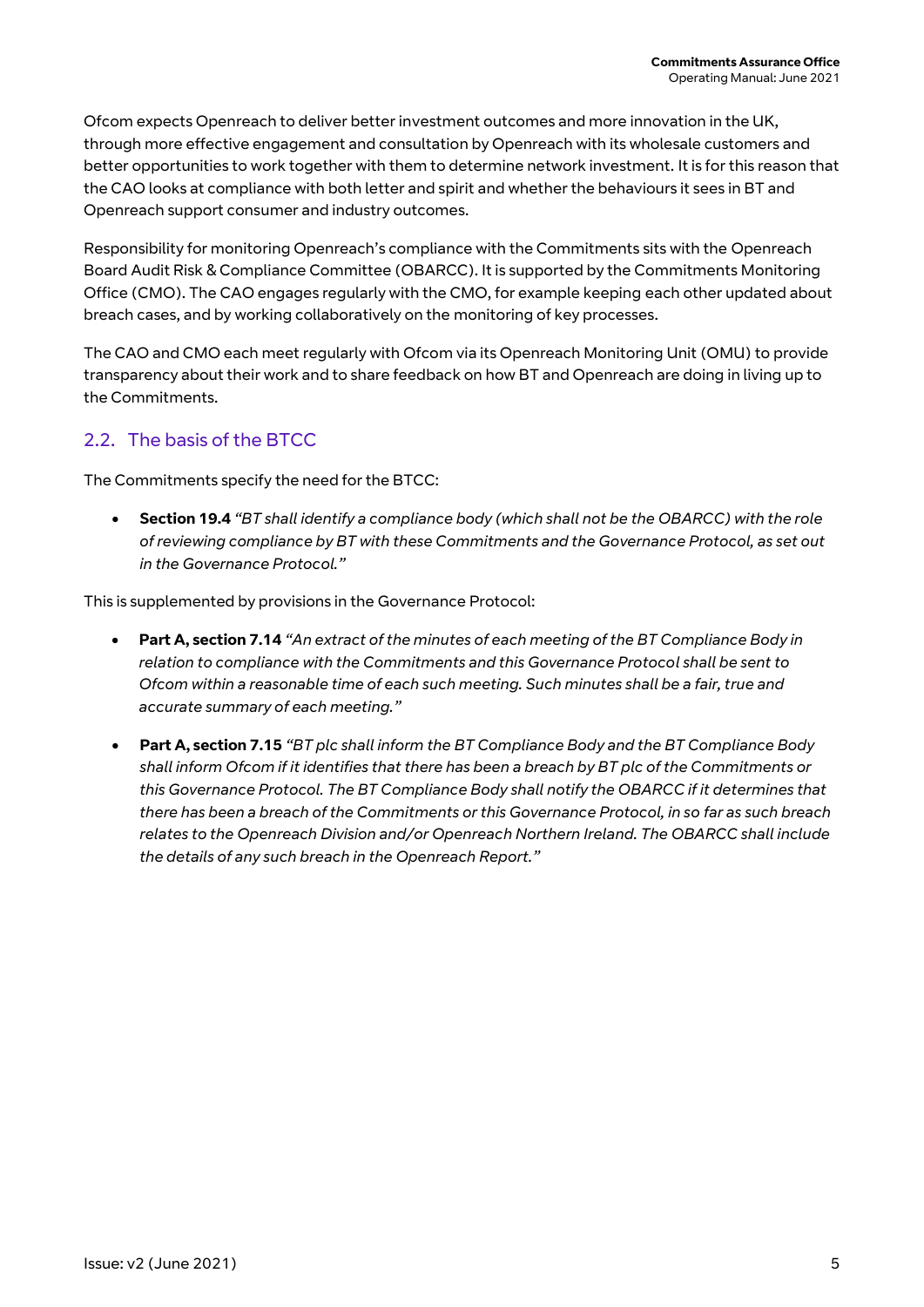### 2.3. The BTCC's Terms of Reference

The BTCC is a committee of the BT Group plc Board. Its remit and role is set out in the BTCC's Terms of Reference.<sup>5</sup> In short:

- 1) The BTCC's remit is to monitor:
	- a) BT's compliance with the Commitments and the Governance Protocol;
	- b) whether the culture in BT and the behaviours of BT people in relation to the Commitments and Governance Protocol are conducive to BT's compliance with them and to delivery of DCR objectives<sup>6</sup>; and
	- c) the extent to which the DCR objectives are being met.
- 2) The BTCC shall:
	- a) review the content of the Code of Practice for BT Employees;
	- b) review alleged breaches of the Commitments and the Governance Protocol by BT and determine in each case whether a breach has occurred and whether it is trivial or serious and if the committee determines that a breach relates to the Openreach Division, it shall notify the Openreach Board Audit, Risk and Compliance Committee (OBARCC) of its finding;
	- c) review complaints relating to BT's compliance with the Commitments and the Governance Protocol including those made by: (i) British Telecommunications plc (BT plc) or Openreach employees; (ii) BT's customers; and/or (iii) Ofcom;
	- d) report back to complainants regarding the outcome of their complaints;
	- e) review the culture in BT in relation to BT's parent company, customer and supplier relationships with Openreach, having regard to the Design Principles agreed by BT and Openreach;
	- f) review and assess whether the Commitments are delivering the outcomes anticipated by BT, Ofcom and other stakeholders; and
	- g) carry out any other functions specified as being within the remit of the committee in the Commitments or in relation to the compliance framework surrounding the DCR as requested by the Board Audit & Risk Committee.
- 3) The Committee shall be responsible for informing Ofcom if it identifies that there has been a breach of the Commitments or the Governance Protocol by BT.
- 4) The Committee may of its own initiative:
	- a) request support in reviewing aspects of BT's compliance with the Commitments and the Governance Protocol; and
	- b) suggest to BT remedial action to ensure its compliance with the Commitments and the Governance Protocol.

The BTCC's Terms of Reference are availabl[e on the BTCC's website](https://www.bt.com/about/bt/our-company/group-governance/our-committees/bt-compliance-committee/terms-of-reference).

These are: the widespread availability of fibre broadband, decent broadband for all and a step-change in quality of service, as described in Ofcom's July 2017 statement *"[Delivering a more independent Openreach](https://www.ofcom.org.uk/consultations-and-statements/category-3/delivering-a-more-independent-openreach)"*.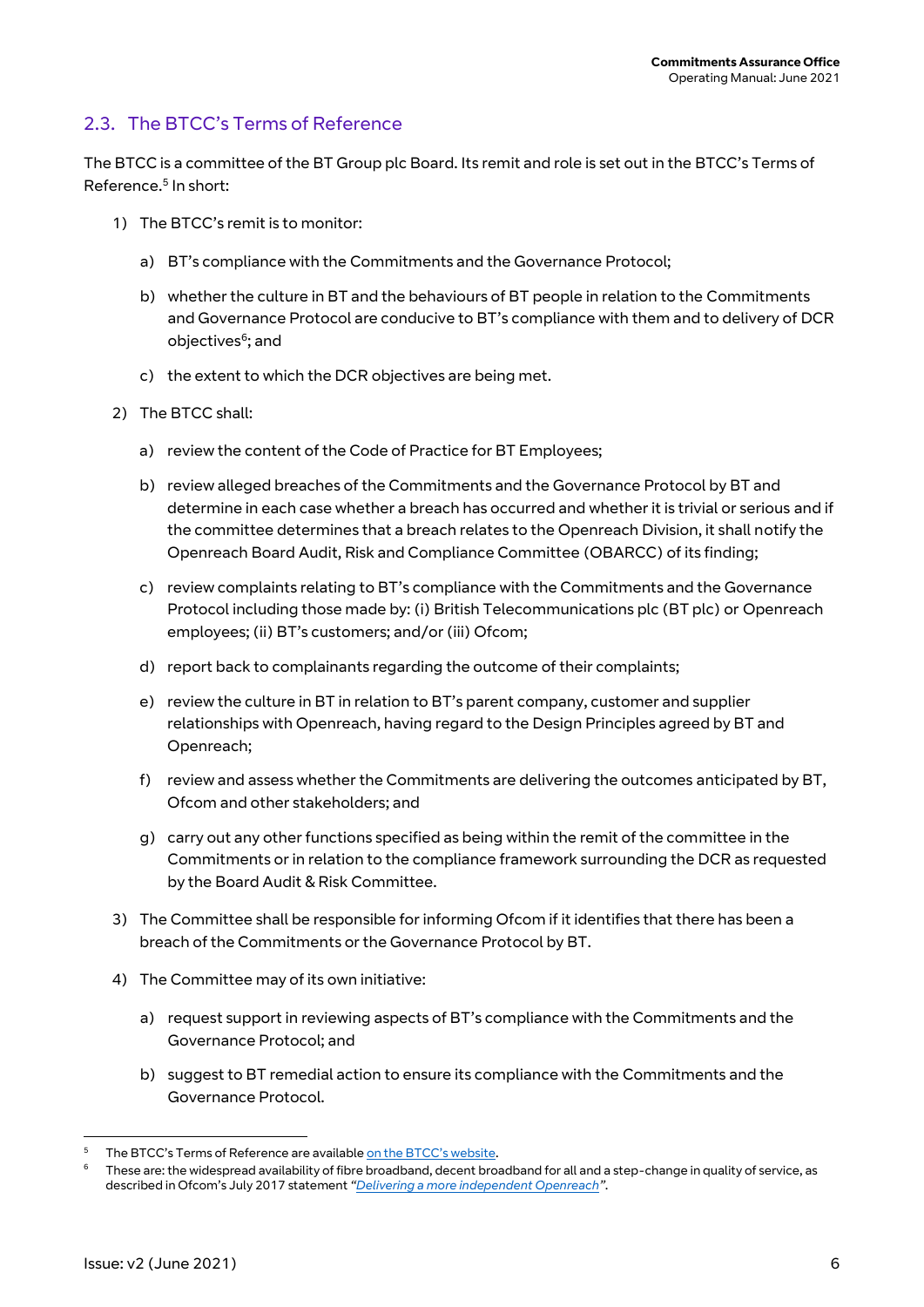## <span id="page-7-0"></span>2.4. The CAO's Memorandum of Understanding with Ofcom's OMU

The CAO and Ofcom have signed a Memorandum of Understanding (MoU) setting out the working arrangements agreed between the CAO and the OMU. $^7$ 

The MoU is a tool to support a good working relationship between the CAO and the OMU to facilitate monitoring of the Commitments. However, the MoU does not have legal effect and therefore the rights of BT, Ofcom and any third parties are not affected. To the extent there is inconsistency between the MoU and the Commitments, the Commitments will prevail.

The MoU covers the following areas:

- Guiding principles underpinning the MoU;
- Information provision by the CAO to the OMU;
- How the CAO deals with complaints and the role of OMU in conducting investigations;
- Escalation of issues where the OMU becomes aware of compliance failures by BT;
- Northern Ireland monitoring;
- How the OMU will report on its activities; and
- Regular meetings between the CAO and OMU.

### <span id="page-7-1"></span>2.5. BTCC Meetings – Process

The BTCC meets four times per year. $8$  The dates for the meeting are set by the CoSec team to align with other BT Group plc Board Committees.

In collaboration with the CoSec team, the CAO maintains a rolling agenda of key themes. The BTCC discusses the CAO's proposed work plan annually to inform the content of the agendas for the coming year and reviews it at each meeting.

At least one month prior to each meeting, the CAO Director liaises with the BTCC Chair to agree the items on the agenda (the initial draft agenda is produced by the CAO), whether they should be discussion papers or information papers and whether to request the attendance of BT personnel at the meeting.

One to two weeks prior to each meeting, the CAO Director meets with the BTCC Chair to review draft papers and resolve any outstanding queries on the agenda.

The BTCC Board pack of papers for each meeting are issued to members of the BTCC by the CoSec team via Diligent (secure Board management software), one week prior to the meeting.

At each meeting, with reference to the work plan and rolling agenda, typically:

- 1) There is a "guest presenter" which provides the opportunity for the Committee Members to hear directly from relevant stakeholders. Presenters may be from (i) external stakeholders such as Ofcom's OMU, the Office of the Telecoms Adjudicator, CPs or Openreach, or (ii) internal BT stakeholders, such as Parent Company ExCo members or BT CFU CEOs.
- 2) The CAO presents:

<sup>&</sup>lt;u>.</u> <sup>7</sup> The Memorandum of Understanding is available [on the BTCC's website](https://www.bt.com/about/bt/our-company/group-governance/our-committees/bt-compliance-committee/how-we-work) under "*How We Work*".

<sup>8</sup> Under the BTCC's [Terms of Reference,](https://www.bt.com/about/bt/our-company/group-governance/our-committees/bt-compliance-committee/terms-of-reference) para. 4.1, the BTCC *"shall meet at least three times a year, and otherwise as required"*.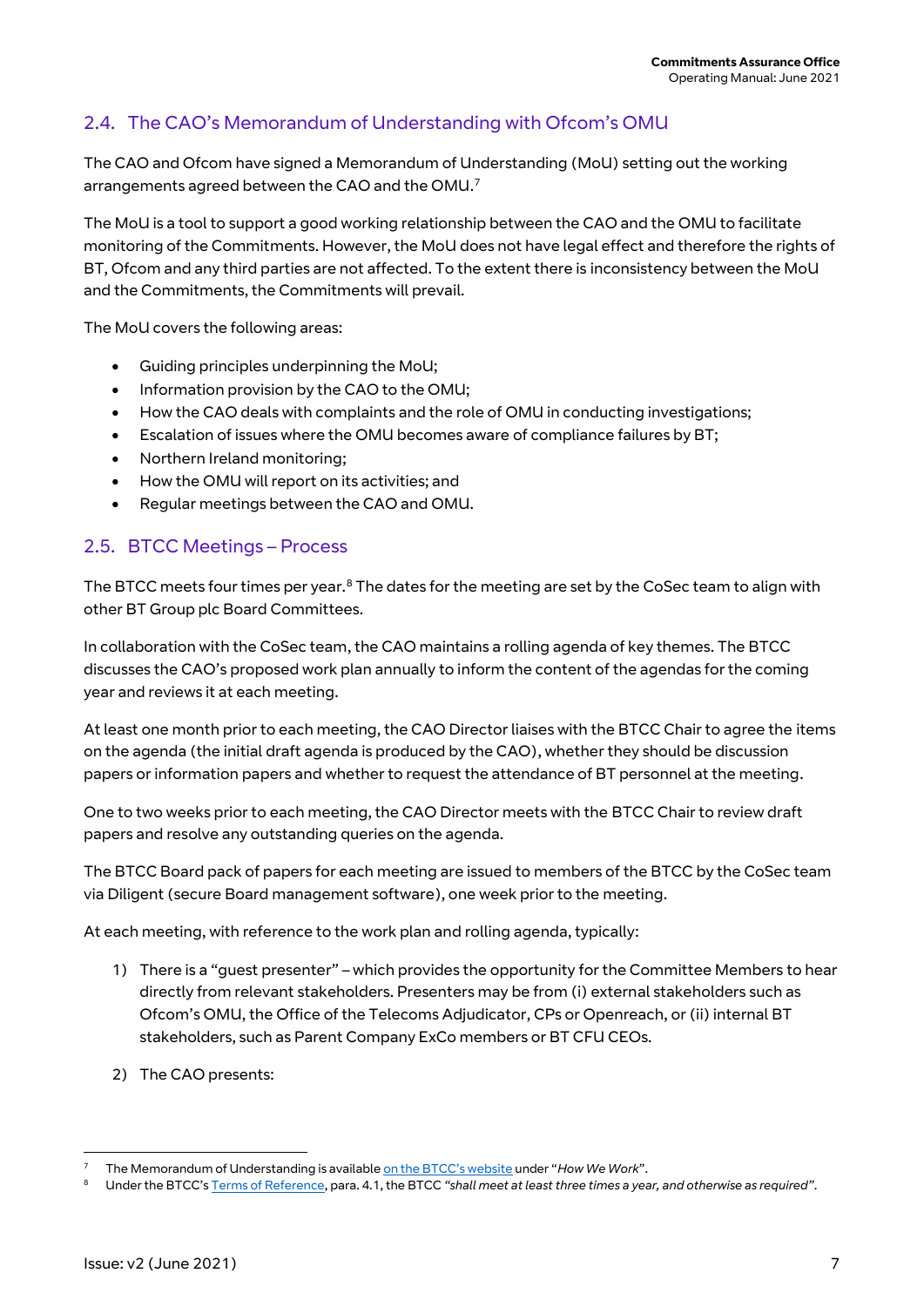- a) **Discussion Papers**, such as the findings from deep dive reviews, where the views of the Committee Members are sought regarding approach and conclusions;
- b) **Information Papers**, which are intended to provide information to the BTCC but on which no discussion is deemed necessary (in consultation with the BTCC Chair); and
- c) The **CAO Director's Report** which sets out other relevant updates that may not appear elsewhere in the BTCC Board pack, details of the CAO's monitoring work and any breach or non-conformance cases, and the CAO's assessment of the compliance assurance update and the quarterly Significant information Disclosure Record Report provided by the BT Group Senior Manager, CRC.
- 3) The BT Regulatory Affairs Director (on behalf of the BT Group General Counsel) presents an update on progress made by BT since the last meeting.
- 4) In addition (at least) annually the BTCC receives:
	- a) The report of the Board Committee Effectiveness Review
	- b) Six monthly updates from Group Internal Audit of Commitments related audits undertaken and planned
	- c) BT's Annual Update on Culture and Behaviours
	- d) Update on Stakeholder Engagement and Perception
	- e) The Commitments Assurance Director's Review of the year past and proposed monitoring plan for the year to come.

### <span id="page-8-0"></span>2.6. The BTCC's Accountability and Reporting

#### 2.6.1. BTCC Accountability Map

The BTCC's role within BT Group's governance framework and its links to BT Group senior executives, Ofcom and stakeholders more generally are set out below:

#### Stakeholders and Accountabilities: Simplified Governance Framework

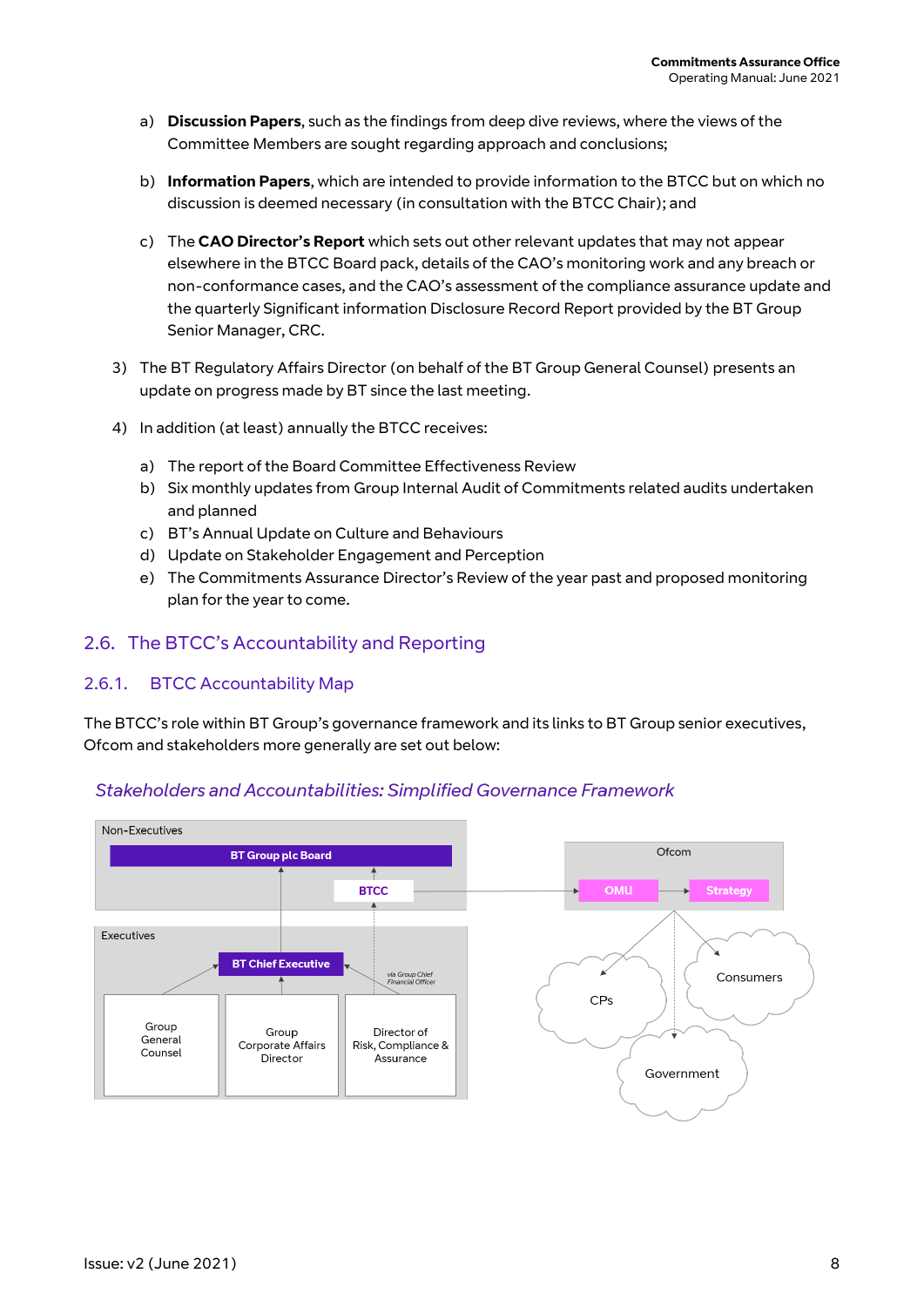#### 2.6.2. Accountability to BT

The BTCC accounts to the BT Group plc Board as follows:

- After each BTCC meeting, the BTCC Chair provides a short oral update to the BT Group plc Board, and BTCC minutes are sent to the BT Group plc Board for information; and
- The BTCC also participates in the annual Board Committee effectiveness review which assesses how the BTCC is performing in delivering against its Terms of Reference, and indirectly how the CAO is doing in discharging its role and responsibilities.

#### 2.6.3. Accountability to and engagement with Ofcom

The BTCC has the following accountability to Ofcom, which is predominantly discharged through the work of the CAO:

- The agendas for BTCC meetings are shared with the OMU one week prior to the meeting and the draft minutes of each meeting are also shared with the OMU; the CAO aims to get the draft minutes to Ofcom within one month of the relevant BTCC meeting. Note the meeting minutes are not formally adopted until the following BTCC meeting<sup>9</sup>; the draft minutes should be sufficiently developed to provide a true reflection of the essence of the issues discussed by the BTCC;
- The OMU is informed of the BTCC's decisions in relation to all breach cases and nonconformances with policy with the OMU within two weeks of each BTCC meeting<sup>10</sup>;
- The BTCC Chair is interviewed by Ofcom annually ahead of the publication of Ofcom's annual implementation reviews. This is part of a series of interviews with senior BT and Openreach people, which the CAO coordinates with the OMU.
- The BTCC publishes an Annual Review. This sets out the BTCC's factual findings. It is based on the editions of the BTCC Bulletin issued during the relevant period, with additional commentary as needed to provide a perspective of issues across the 12-month period.

### <span id="page-9-0"></span>2.7. The CAO's Accountability and Reporting

There are three key strands in respect of the CAO:

- First, the CAO meets on a monthly basis with Ofcom's OMU to update it on the CAO's monitoring of what BT is doing to ensure it has delivered on the Commitments. We also report on deep dives, quick checks, and other monitoring activities;
- Second, we respond to Ofcom requests for information, both ad hoc, and as part of submissions used by Ofcom ahead of their annual reports on BT's implementation of the Commitments; and
- Third, we investigate any matters referred to us by the OMU.

Governance Protocol, Part A, Section 7.14.

<sup>&</sup>lt;sup>10</sup> Governance Protocol, Part A, Section 7.15. While this section only specifies breach cases, the BTCC also notifies Ofcom of nonconformances with policy intended to support compliance with the Commitments that it is notified of by BT.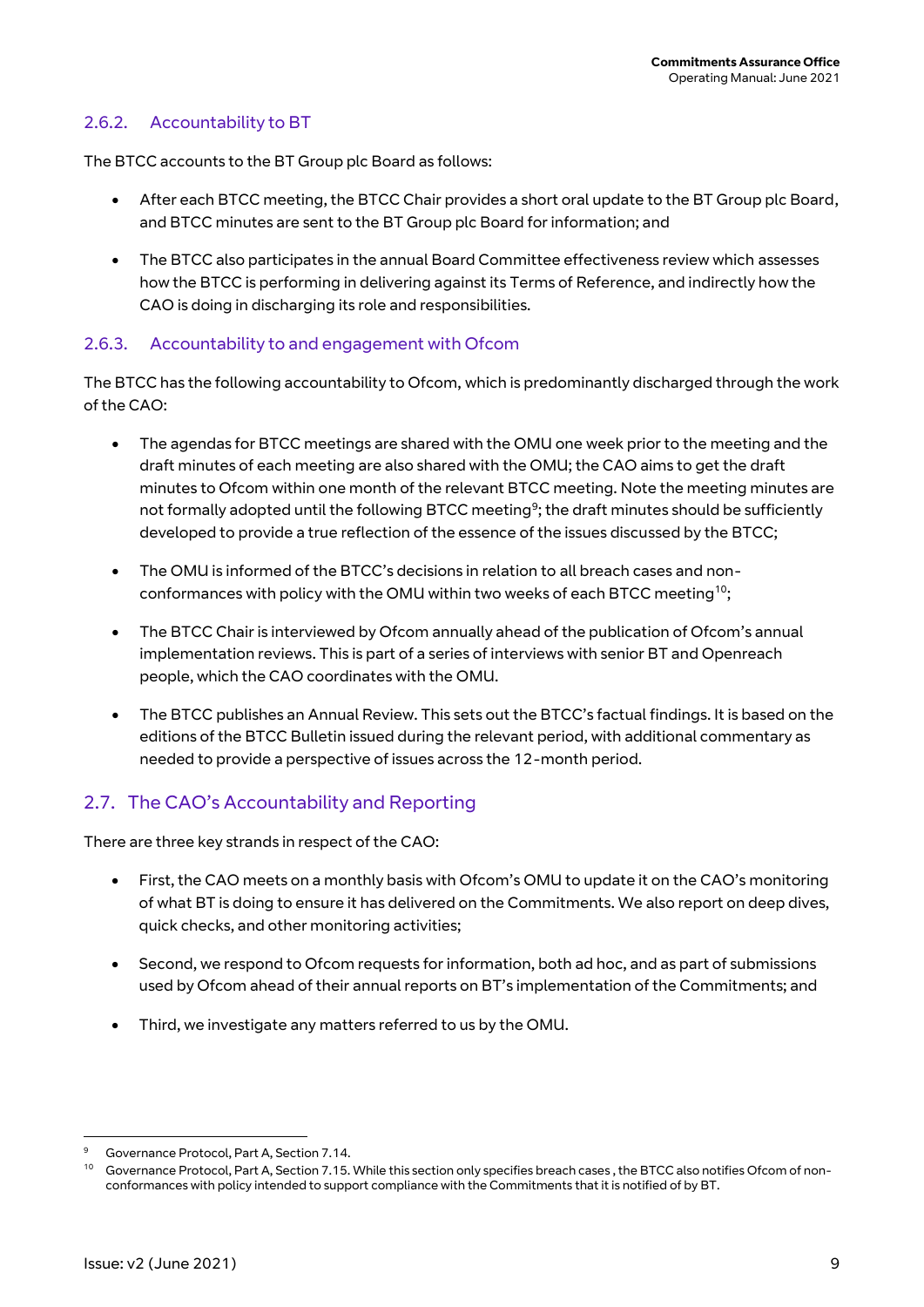### <span id="page-10-0"></span>2.8. The BTCC website

The CAO maintains the [BTCC website on bt.com.](https://www.bt.com/about/bt/our-company/group-governance/our-committees/bt-compliance-committee)

This site contains the cor[e DCR documents](https://www.bt.com/about/bt/our-company/group-governance/our-committees/bt-compliance-committee/publications-and-dcr-documents) (including the Commitments, Governance Protocol, Agency & Services Agreement and Northern Ireland Governance Protocol). This is the only place that these files should be stored, so that anyone linking to them externally or from a BT intranet site will always arrive at the current versions.

The core DCR documents are split into "Current DCR Documents" (i.e. those which are presently in force) and then past versions, which are listed under "Past DCR Documents". Each document has its version number and the date of publication listed next to it. Previous documents are not deleted. Details of the changes made to a new issue of the core DCR documents are summarised in the relevant BTCC bulletin.

Other BTCC publications (the BTCC Bulletin and the BTCC Annual Review) are listed chronologically, most recent first, and split by year, with the date of publication listed.

When the CAO becomes aware that any of the core documents are to be amended, it liaises with BT Group Regulatory Affairs to ascertain the precise nature of the alteration and the rationale for it. We arrange for the updated version to be published on the website and inform the BTCC of the changes at its next meeting.

Requests for changes to or publication of additional documents on the BTCC website should be submitted to the Senior Manager, Commitments Assurance (or vi[a cao@bt.com\)](mailto:cao@bt.com).

### <span id="page-10-1"></span>2.9. The CAO intranet site

The CAO'[s own intranet site](https://intra.bt.com/bt/lgc/governance/cao/Pages/index.aspx) provides further information on the work of the CAO for BT people and links to relevant materials elsewhere on the BT intranet. It is reviewed every six months by the Commitments Assurance Professional to check it remains current and that all links provided still work. Requests for changes or additions should be sent t[o cao@bt.com.](mailto:cao@bt.com)

# <span id="page-10-2"></span>3. Monitoring & Assurance Activities

#### <span id="page-10-3"></span>3.1. Introduction

The work of the CAO falls into three broad categories:

- **Regular deep dive reviews of key processes.** Certain processes namely (1) Financial Planning, (2) Strategy Development, and (3) Commercial Processes: Pricing, Products and Projects – are fundamental to the success of the Commitments. The CAO, together with the CMO, keeps the operation of these under regular review, engaging with key leaders in each functional area, to undertake as close to real-time assurance of what is happening as is feasible.
- **Other ad hoc deep dives.** In addition, the CAO undertakes one-off deep dive reviews of major projects that must be undertaken in line with the Commitments.
- **Regular assurance of other Commitments obligations.** This is undertaken jointly by the CAO and CRC on a risk-based approach.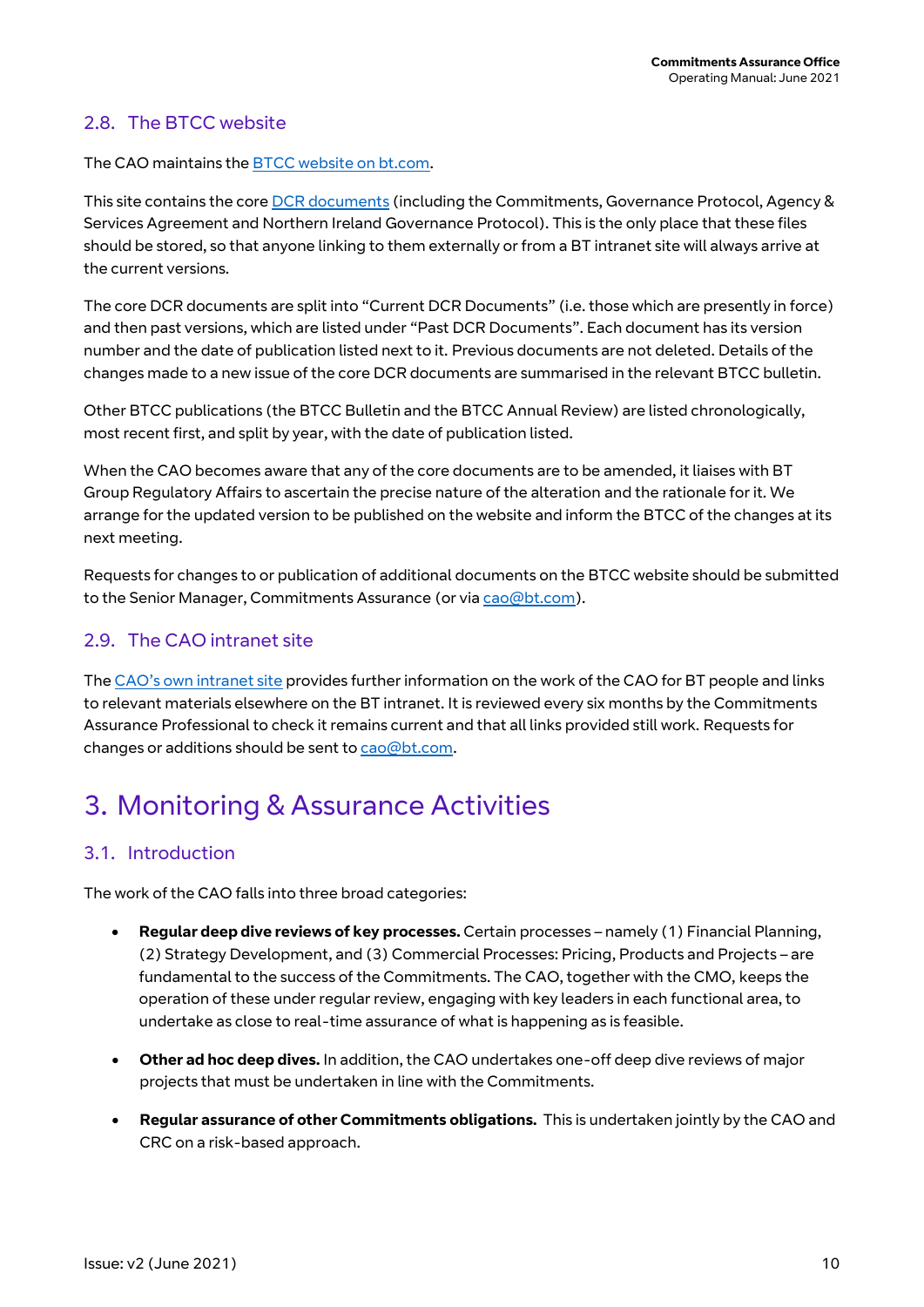The CAO's aim is to ensure that the range of activities undertaken across BT Group and Openreach are covered from end to end.

BT operates the 3 lines of defence model. The CAO (and in turn the BTCC) engages with each of the "lines" through the lens of whether people are living up to the Commitments. This is shown in the diagram below:



## <span id="page-11-0"></span>3.2. CAO Deep Dive Review Framework

The CAO's review framework (**Annex 1**) sets out the criteria to consider in terms of three pillars: governance, ways of working and people.

Annex 1 sets out, against each theme, what we would regard as of concern, what we would normally expect to see, and examples of role modelling good behaviours and actions. This is not a tick-box checklist, and of course not every item is relevant in every case. Similarly, this framework does not seek to prescribe how BT should run a project. If a particular project brings a legitimate need for a different way of working, the CAO's framework does not prevent this; the CAO would simply seek to understand the drivers and why this is happening, by reference to whether it supports DCR outcomes.

The CAO's approach makes use of:

- Real-time monitoring (or as close to real-time as is feasible). For example, access to relevant documentation or observing key meetings.
- Constructing timelines of key interactions.
- Interviews with key personnel to understand their perceptions of the process.
- Email reviews where relevant and proportionate.

### <span id="page-11-1"></span>3.3. General Approach to Deep Dives

Deep Dives are reviews intended to give the CAO, and in turn the BTCC, a clear view about a particular area.

The DCR is a balance between appropriate Openreach independence and appropriate BT parent company control to enable BT to be satisfied that enterprise risk is being appropriately managed. The CAO's role on deep dives is to consider whether the governance arrangements and operating model are working as intended, rather than whether in a given situation the "right" business decision has been taken.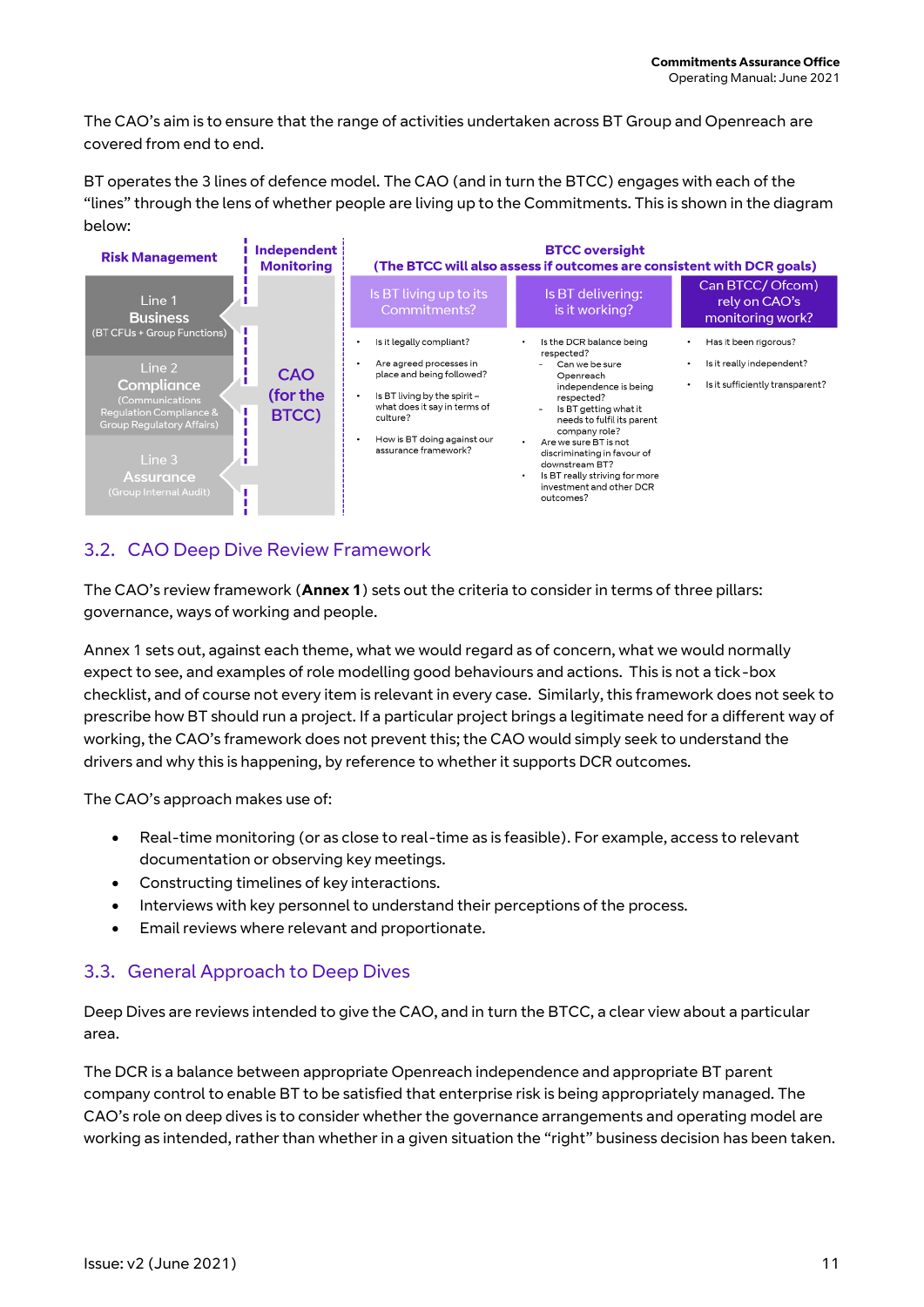Our approach is therefore to understand:

- from a compliance perspective, whether people did what was expected from them;
- how this supports DCR outcomes; and
- whether this properly manages enterprise risk.

The CAO's methodology for Deep Dive review is also set out in **Annex 1**.

Our approach to deep dives is also informed by the following Design Principles<sup>11</sup>:

| <b>Principles agreed between</b><br><b>BT</b> and Openreach           | What this means in practice                                                                                                                                                                                                                                           |  |  |
|-----------------------------------------------------------------------|-----------------------------------------------------------------------------------------------------------------------------------------------------------------------------------------------------------------------------------------------------------------------|--|--|
| Greater operational and<br>strategic independence of<br>Openreach     | Ensuring that what we do gives effect to the aim of the<br>Commitments in securing greater independence for Openreach<br>from BT Group, treating Openreach differently where appropriate,<br>and enabling Openreach to treat all its customers equally (see<br>below) |  |  |
| Appropriate parent company<br>economic control and<br>oversight by BT | Recognition that BT remains one economic enterprise with one set<br>of shareholders in which interest BT must act, and that finances need<br>to be consolidated into one                                                                                              |  |  |
| Recognition of the important<br>role of the Openreach board           | Recognition of the role of the Openreach board in decision-making,<br>provision of direction to, and oversight of, Openreach                                                                                                                                          |  |  |
| <b>Accountability</b>                                                 | Clarity in roles, decision making and best practice governance.<br>This includes recognition of the personal responsibility of everyone<br>involved in the process for the effective and efficient working of the<br>Commitments                                      |  |  |
| <b>Efficiency</b>                                                     | Following a clear and agile process, capable of evolution and timely<br>escalation routes                                                                                                                                                                             |  |  |
| <b>Simplicity</b>                                                     | Acting in a way that avoids duplication, minimises complexity and<br>gets things done                                                                                                                                                                                 |  |  |
| <b>Equal treatment</b>                                                | Ensuring that what we do enables and encourages Openreach to<br>address the needs of all Openreach customers equally                                                                                                                                                  |  |  |
| <b>Transparency</b>                                                   | Demonstrate we are acting and behaving in line with the<br>Commitments, including to Ofcom and other CPs. This includes<br>operation of process and controls in a way that is auditable and<br>capable of assurance.                                                  |  |  |

<sup>&</sup>lt;sup>11</sup> See Guidance Notes, Background & Introduction (April 2019), page 5 [\(available here\)](https://www.bt.com/about/bt/policy-and-regulation/our-governance-and-strategy/our-commitments/guidance-notes).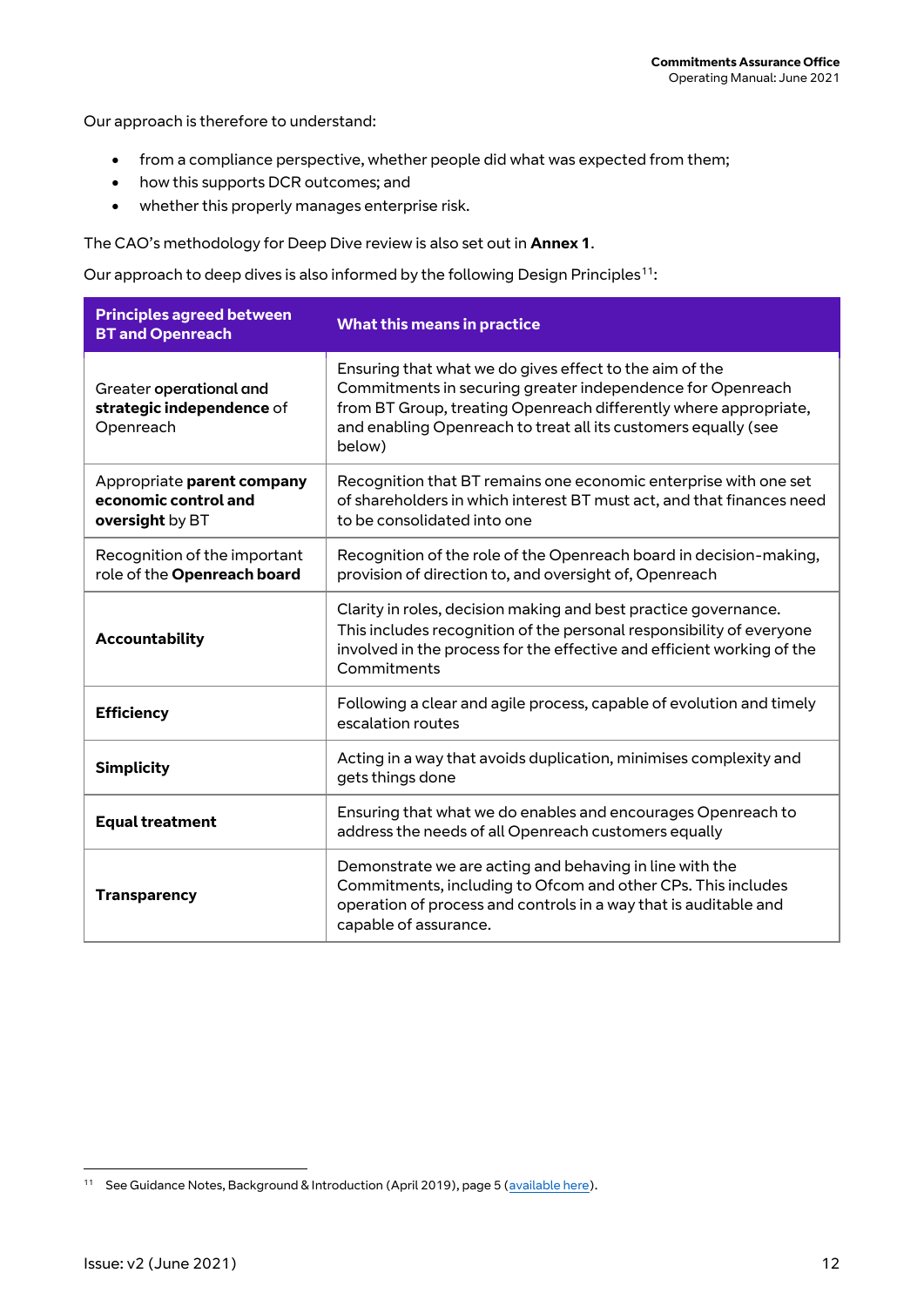### <span id="page-13-0"></span>3.4. Regular Deep Dive Reviews

#### 3.4.1. Strategy Development

As a starting point, the CAO expects that the publishe[d GN3: Strategy Development](https://www.bt.com/about/bt/policy-and-regulation/our-governance-and-strategy/our-commitments/guidance-notes) guidance note is adhered to in the development of the BT Group Strategy.

When the Strategy Development process commences, the CAO sets up regular calls (e.g. between every two weeks and monthly) with a representative from the CMO, plus leads from Group Strategy and Openreach Strategy. This is an opportunity to review the timeline, where Openreach and Group are as against the plan and likely next steps.

The CAO gathers relevant materials and evidence from each key step as they are reached, and stores these on an access-controlled internal site.

If BT and/or Openreach follow a process which differs from that set in the GN3, the CAO will seek to understand what was different, why is was done in that way, and then consider whether this supports DCR outcomes. The CAO will consider whether it is necessary to invite senior Strategy leads to share their perceptions of how the process worked at a meeting of the BTCC.

#### 3.4.2. Financial Planning

As a starting point, the CAO expects that the publishe[d GN4: Financial Planning](https://www.bt.com/about/bt/policy-and-regulation/our-governance-and-strategy/our-commitments/guidance-notes) guidance note is adhered to in the setting of the BT Group Medium Term Plan (MTP).

When the MTP process commences, the CAO sets up regular calls (e.g. between every two weeks and monthly) with a representative from the CMO, plus leads from Group Finance and Openreach Finance. This is an opportunity to review the timeline, where Openreach and Group are as against the plan and likely next steps.

The CAO gathers relevant materials and evidence from each key step as they are reached, and stores these on an access-controlled internal site. The CAO works with the CMO to obtain a reconciliation from Openreach Finance of what has changed in each version of the Annual Operating Plan/MTP presented to the Openreach Board, to facilitate understanding the drivers for any changes.

If BT and/or Openreach follow a process which differs from that set in the GN4, the CAO will seek to understand what was different, why is was done in that way, and then consider whether this supports DCR outcomes. The CAO will consider whether it is necessary to invite senior Finance leads to share their perceptions of how the process worked at a meeting of the BTCC.

#### 3.4.3. Openreach Commercial Processes, Pricing, Products and Projects

As a starting point, the CAO expects that the published GN7: Commercial Processes, Pricing, Products [and Projects](https://www.bt.com/about/bt/policy-and-regulation/our-governance-and-strategy/our-commitments/guidance-notes) guidance note is adhered to in relation to relevant Openreach commercial matters.

Unlike the Financial Planning and Strategy Development processes, issues in scope to GN7 are likely to be ad hoc. Assurance in relation Openreach Commercial Processes, Pricing, Products and Projects matters is undertaken jointly by the CMO and the CAO:

 The CMO monitors processes in Openreach when Openreach Commercial decides that a matter must be sent to BT Group for input and/or approval. The process will formally commence via a decision at the Openreach Commercial Policy & Pricing Board; and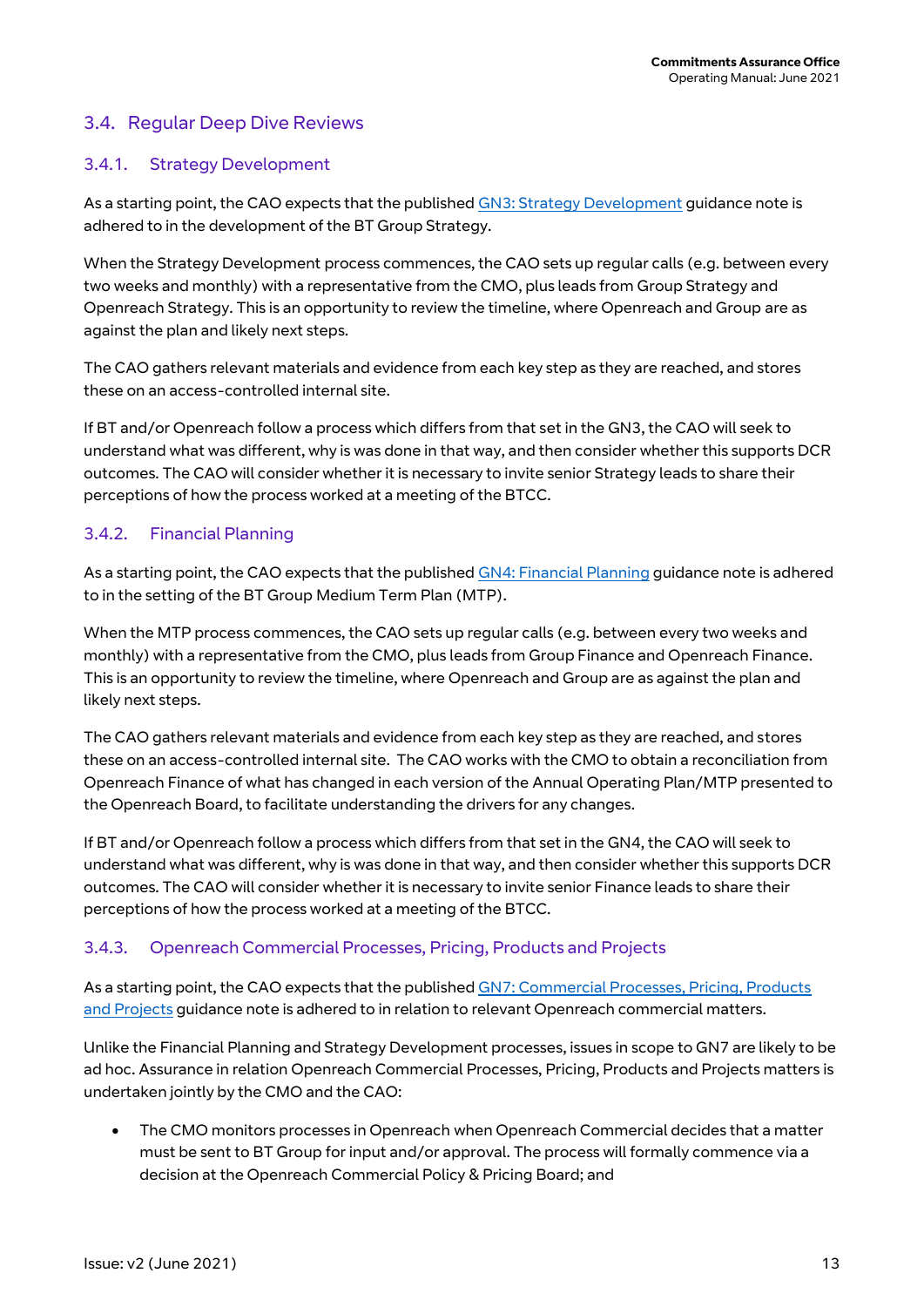The CAO is notified of cases that are submitted to BT Group following a decision of the Openreach Commercial Policy & Pricing Board, to enable the CAO to monitor, in conjunction with CRC, how cases progress through governance in line with the Commitments, Governance Protocol and GN7.

The CAO gathers relevant materials and evidence from each key step as they are reached, and stores these on an access-controlled internal site, to help inform the CAO's view about whether people involved have lived up to the Commitments. The CAO presents its findings to the BTCC.

### <span id="page-14-0"></span>3.5. Management of Sensitive Information

The CAO is mindful that correct management of sensitive information (Openreach CI and CCI) between Openreach and BT Group, and between certain functional areas within BT Group, is vital to the successful operation of the Commitments and Governance Protocol.

In order to support this, the CAO has 3 areas of focus:

- Information sharing forms part of the activities that are subject of the CAO's deep dive reviews. We consider how sensitive information is managed as part of those deep dive reviews;
- The CAO receives the quarterly Disclosure Record Reports prepared by CRC approximately 4 weeks after the end of each quarter. The CAO reviews the report and raises queries within 2 weeks, allowing 2 weeks for further checks and updates to be carried out by CRC. The CAO may write a paper setting out its commentary on the report for the BTCC, or include this in the CAO Director's Report and
- The CAO receives regular reports on the ISA process, and other aspects of the process (e.g. Regulatory Compliance Markers), from CRC as part of the Senior Manager, CRC's quarterly reports to the CAO, and reviews and interrogates them as appropriate.

### <span id="page-14-1"></span>3.6. Regular Assurance of other Commitments Obligations

The various obligations in the Commitments and Governance Protocol are tracked and monitored in a variety of ways:

- Some provisions are complete and do not require ongoing monitoring (e.g. establishment of the Openreach Limited Board, TUPE transfer of Openreach people to Openreach Limited);
- Other ongoing provisions are covered by Guidance Notes (Financial Planning, Strategy Development, Openreach Portfolio and Pricing); and
- Certain provisions are relevant only to Openreach "trigger condition" and do not require monitoring until the relevant trigger event happens.<sup>12</sup>

This leaves a series of more routine conditions which are part of "business as usual" (e.g. the financial reporting provisions in Commitment 20 and the residual system separation commitments). The CAO has developed a Commitments Monitoring Tool which lists the different elements of the Commitments and Governance Protocol, identifies which are covered by ongoing monitoring, and which need to be the subject of periodic, generally lighter touch, monitoring. This enables the CAO to have confidence that there are no Commitments requirements which are being missed by our monitoring. On the basis of this,

 $\overline{\phantom{a}}$ 

<sup>&</sup>lt;sup>12</sup> Examples of this include: (1) Commitment 3.6 (which requires BT to consider moving services and assets out of Openreach when they are deregulated following an Ofcom market review); (2) the obligation in Commitment 5.5 which requires that if, following a proposal by the Openreach Division, BT decides not to make an investment because it considers it would be to the detriment of BT as a whole, it shall notify Ofcom of that decision; and (3) the various step-in rights under Commitment 23.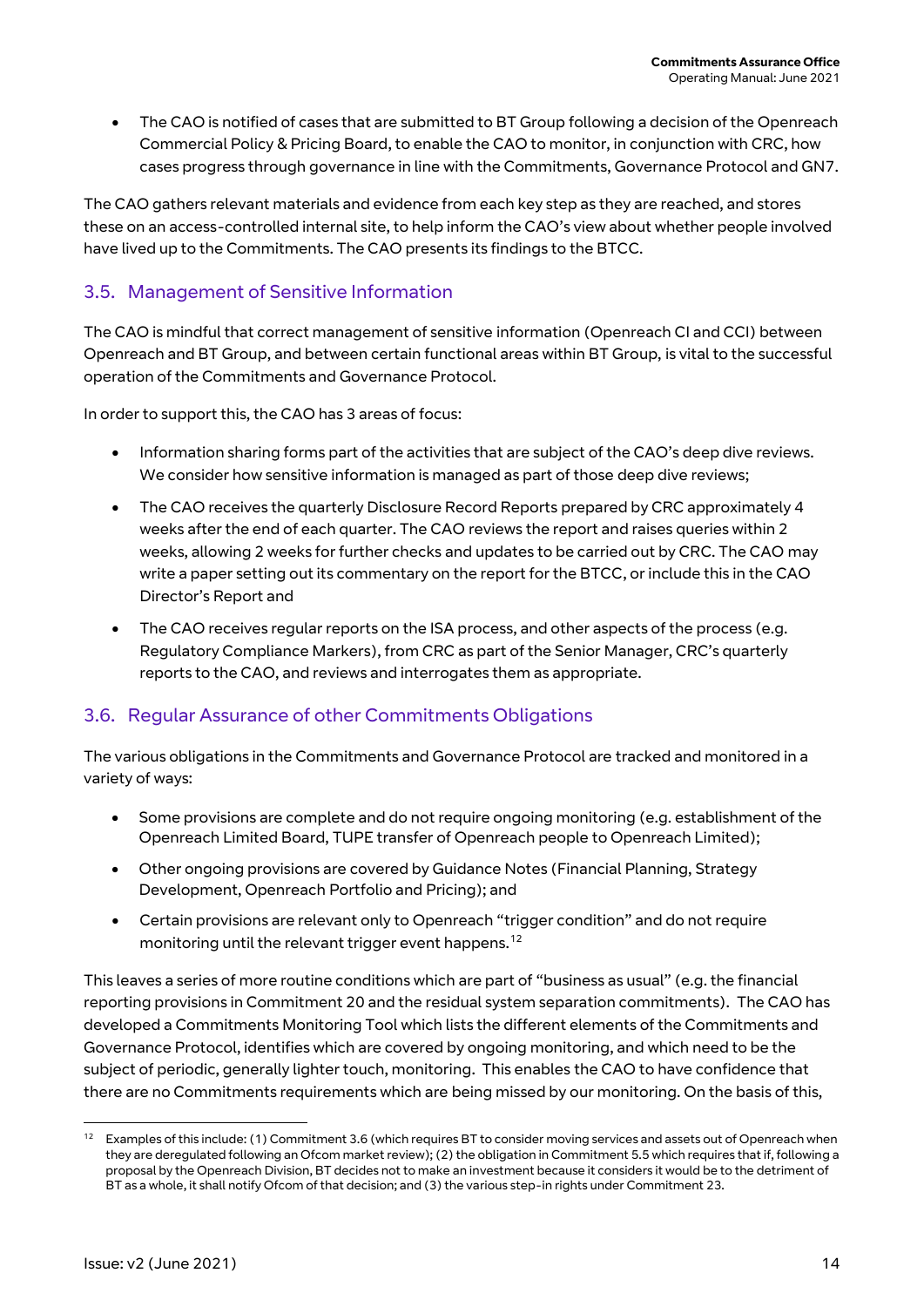the CAO will undertake periodic reviews of the trigger conditions and the routine conditions to be satisfied the process is working as intended. The CAO's focus is on those areas relating solely to BT, or to both BT and Openreach. The CAO's approach to monitoring these is in large measure reliant on the work of CRC as the Line 2 assurance function or checks with the CMO that they are not aware of any issues in these areas. Where provisions relate to actions or behaviours in Openreach, these are assured by Openreach Business Integrity and the CMO, with only a very limited role for the CAO.

# <span id="page-15-0"></span>4. Handling Concerns and Complaints

If CPs, other stakeholders or people in BT have concerns about whether BT is living up to its Commitments, the CAO needs to hear from them if it is to be able to investigate the issue. This helps the CAO, and in turn the BTCC, to ensure their work is focussed on the issues that matter. Where a CP raises an issue, the CAO will seek to work with them to review that issue in an appropriate manner. The CAO requires certain basic information to be able to effectively review an issue, as set out in its complaints guidance (see **Annex 2**).

If a CP requests that the CAO reviews an issue on a confidential basis, we will do this. This means the CAO will tell the relevant part(s) of BT that it is undertaking a review to enable us to undertake our work, but we will do so without identifying the name of the complainant. If the extent of confidentially requested by the CP presents challenges for the CAO in completing its work effectively, the CAO will discuss this with the CP to establish a way forward.

The CAO's internal produce for handling concerns and complaints is set out in **Annex 3**. There are three stages to the CAO's process for handing concerns and complaints.

### <span id="page-15-1"></span>4.1. Triage Stage

The CAO initially assesses whether an issue relates to the Commitments (or if it should be passed to another part of BT), and whether it is sufficiently significant to merit review. The CAO will take forward issues which appear, on their face, to raise a genuine and credible concern that there are, or may be, behaviours which are not compliant with the letter or spirit of the Commitments. Even one-off instances may be enough to meet this standard.

### <span id="page-15-2"></span>4.2. Quick Check Stage

Quick checks are initial reviews of issues flagged to the CAO for review. They can be CAO own-initiative matters or come from CPs, the OMU, or people in BT or Openreach. They are recorded on the CAO's internal tracker. The purpose of a quick check is to decide if there is a need to open a full breach investigation, so they are not comprehensive reviews, but rather involve reasonable enquiries to gather enough information to form a view on whether there has been a breach or non-compliance with the letter or spirit of the Commitments.

If the CAO's review finds there is not an issue, the quick check is reported to the BTCC and formally closed (unless the BTCC disagrees with the CAO). If concerns remain, the CAO undertakes a full breach investigation. In some instances, it will be clear at the outset there is likely to be a concern; in such cases, the CAO does not have to undertake a quick check, and can proceed directly to a full breach investigation.

The CAO will also submit recommendations to the BTCC where there are no grounds to open a full breach investigation but nevertheless learnings have been identified for the future.